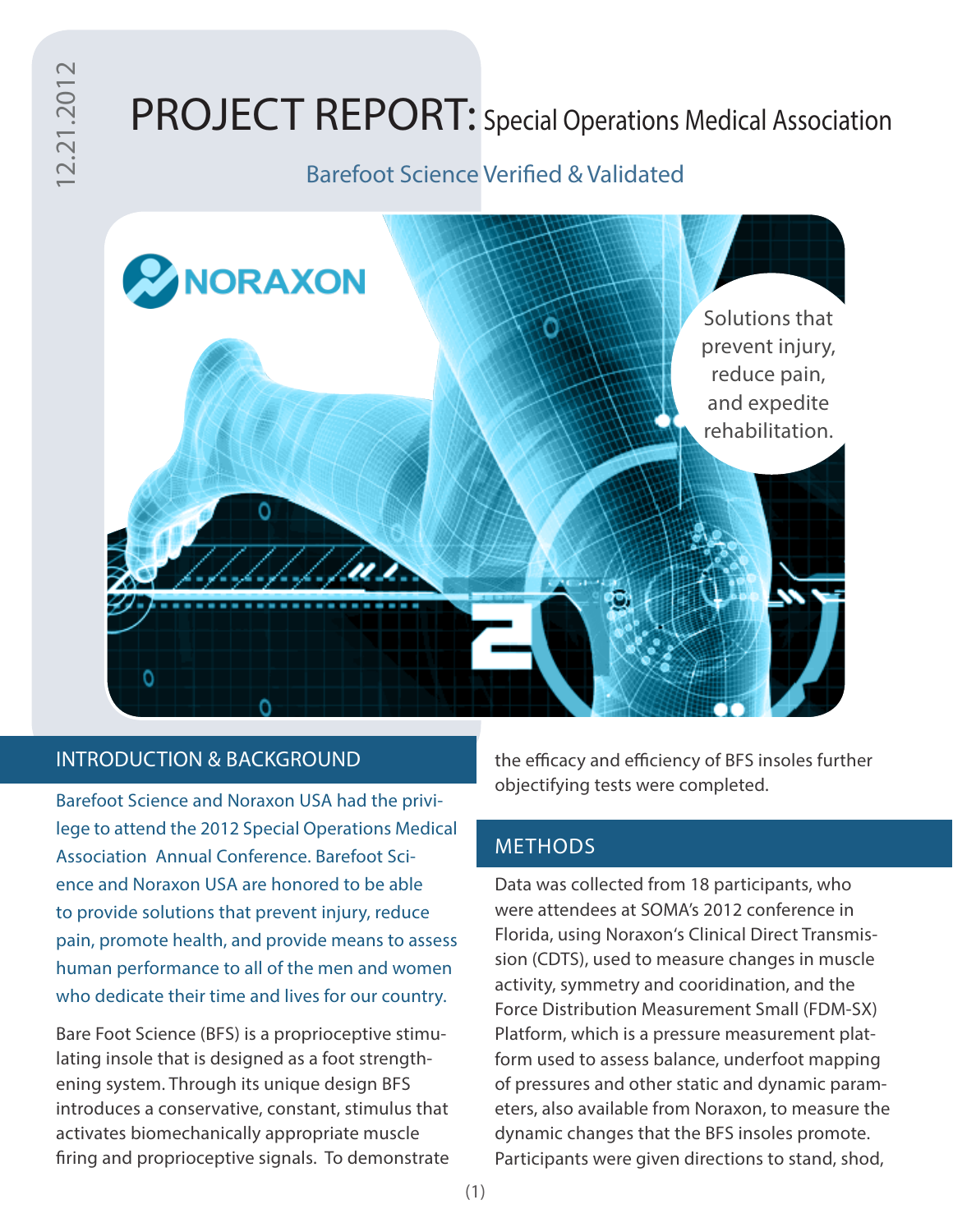



Noraxon Surface Electromyography Measurement solution with electrode placement set-up

Figure 2: Noraxon MyoPressure Analysis for Dynamic measurements – gait, balance, and even static posture assessment. Balance was quantified by the FDM-SX gait platform, before and after wearing BFS for only a short period.

on the FDM-SX for 10 seconds, parameters including the geometric 95% Confidence Ellipse Parameters and the Center of Pressure Parameters were generated to establish a baseline. This was also done while baseline muscle activation was recorded. Muscle activation of the Peroneus and Anterior Tibialis were additionally examined during dynamic gait.

After the baseline recordings were completed, BFS insoles were fit and put into the participant's shoes. The participants then walked for no less than 500 steps with level 1 BFS (a total of 7 levels are available) in their shoes before the second comparative recording was completed.

Findings from the CDTS and myoMUSCLE Clinical Applications software were analyzed comparing the muscle activation pre and post the use of BFS insoles. myoPRES-SURE Analysis software was used to analyzed and compare the changes in center of pressure positioning .

### RESULTS

Those who have complaints of foot, knee, and back who have tried BFS insoles have reported a significant decrease in pain as a result of wearing them. Report of pain is subjective and there are already multiple subjective studies showing the significant benefits of using Barefoot Science insoles. Focus on the objective data comparing the difference pre and post the use of BFS was the main goal for this micro study.

The data collected indicated that our 18 participants collectively showed an average of 31% increase in their balance (reduction in the area of the confidence elipse) after wearing the BFS insoles.

The most significant result from the EMG recordings, on the otherhand, was the average increase in muscle activation. With even just the small amount of proprioceptive stimulation the BFS insoles provide at Level 1, muscle firing and fiber recruitment increased significantly, especially considering that pre/post measurements were made within roughly 5 minutes of each other. The increase in the Pero-



Figure 3: The grey triangle represents the Confidence Ellipse which encompasses 95% of the subjects' center of pressure movement. Note the diminished area of the COP course and area during the "post BFS" analysis.

neus and Anterior Tibialis activation was an average of 22%. Numerous other studies discuss this as being beneficial due to improved muscular efficiency and increased circulation which in turn may promote healing of damaged tissues.

Noraxon's analysis software, MR3, simultaneously controls the recordings of the pressure, EMG and video. This allowed results to be played back frame by frame synchronized with video, allowing us to look at the progressive changes in the muscle activity through dynamic movement as well.